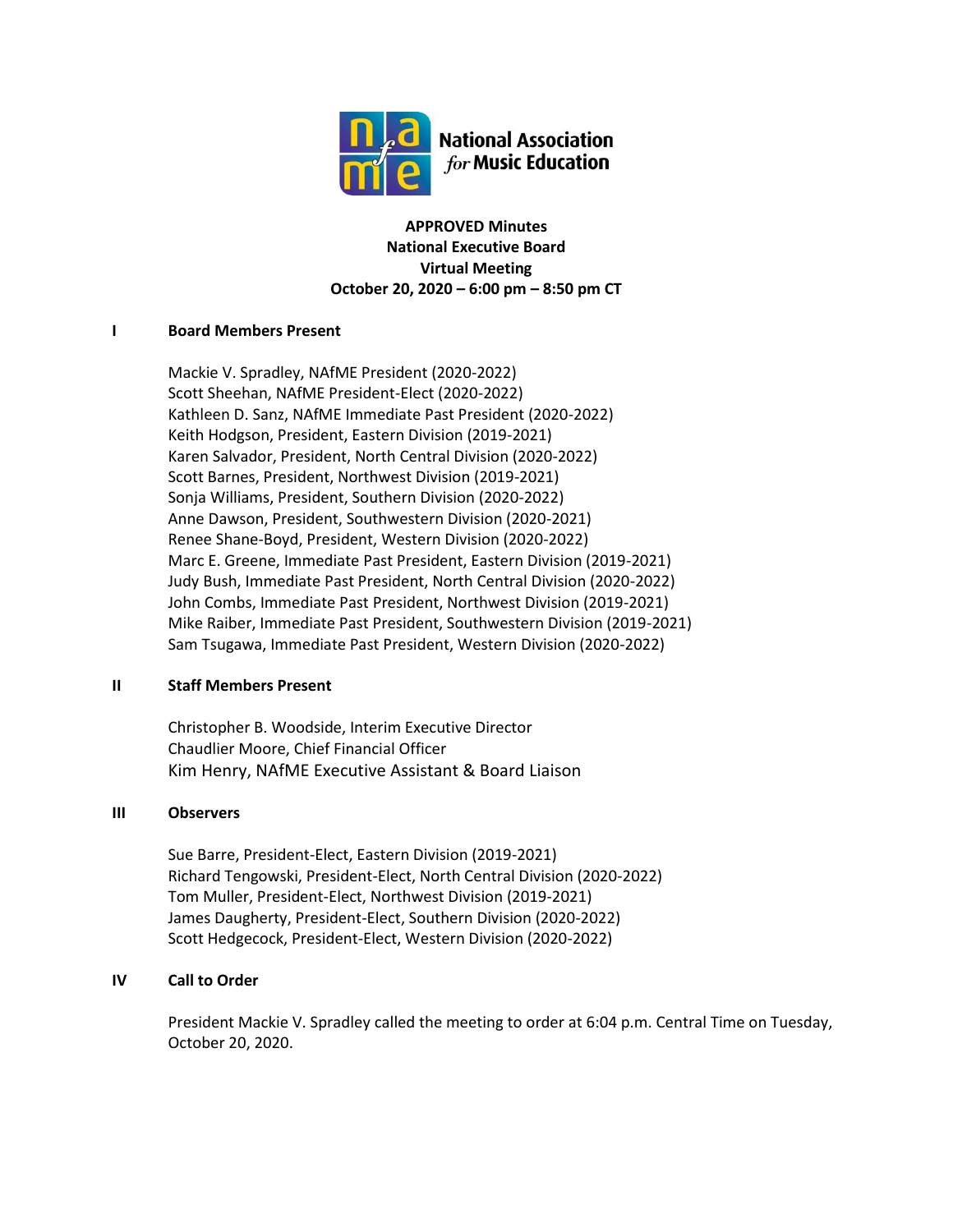### **V Review and Adoption of Agenda (Appendix A)**

*IT WAS MOVED BY BARNES, SECONDED BY COMBS, AND CARRIED UNANIMOUSLY TO ADOPT THE AGENDA, INCLUDING THE CONSENT AGENDA, WITH FLEXIBILITY AS DIRECTED BY THE PRESIDENT:*

- *CONFIRMED APPROVAL OF THE NAFME MINUTES OF THE SEPT. 24, 2020 NEB MEETING*
- *CONFIRMED APPROVAL OF NAFME REPRESENTATIVE COUNCIL APPOINTMENTS - DIVISION*
	- o *COUNCIL FOR GENERAL MUSIC EDUCATION SOUTHWESTERN DIVISION: LINDSEY SCHRODER, OK*

## **VI Reports**

## **A Report of Chair, Executive Committee**

President Spradley provided an update to the board regarding the situation with ILMEA. Under the direction of the NEB, NAfME has sent a letter to all ILMEA members detailing the benefits of membership and what would be lost if the ballot initiative succeeds. NAfME may plan to send a second letter with additional information about the recent Collegiate Chapter of Excellence winners. The board decided to hold a town hall for ILMEA members in order for the North Central Division Presidents to answer any questions about benefits offered by NAfME, as well as current programs at the national level that also help ILMEA members.

President Spradley asked ANHE Chair Scott Sheehan to provide an update to the board on the All National Honor Ensembles (ANHE). Mr. Sheehan reported ANHE was moving ahead as a virtual event. Approximately 550 students are scheduled to participate. A save the date for the January 2022 ANHE is also being created and will go out as soon as the details and logistics are finalized.

President Spradley requested Chief Financial Officer, Chaudlier Moore, provide a financial report to the board. Mr. Moore provided a summary analysis of actuals vs budget month to date and year to date. September 2020 MTD numbers revealed there has been a 40% overall decline in the number of members joining or renewing NAfME during the same prior year period. Our assumptions attributed this drop off to the COVID-19 pandemic situation affecting teachers' desire and/or ability to join or renew. We are also seeing some longer than usual lag in payments following invoices, perhaps due to schools not being physically open. YTD, there has been a 23% overall decline in the number of members joining or renewing NAfME. The membership revenue budget approved by the NEB accounted for a 30% drop in membership join/renews for the fiscal year. NAfME assets and investments remained consistent through the  $1<sup>st</sup>$  quarter.

President Spradley requested Interim Executive Director Christopher B. Woodside discuss with the board immediate and long term options for ensuring the financial health of the organization. The board began discussions on possible additional streams of revenue which could be perused, and possible adjustments to the current NAfME business model. The board discovered how NAfME can best assist the state MEAs during this difficult financial time due to the COVID-19 pandemic. Mr. Woodside proposed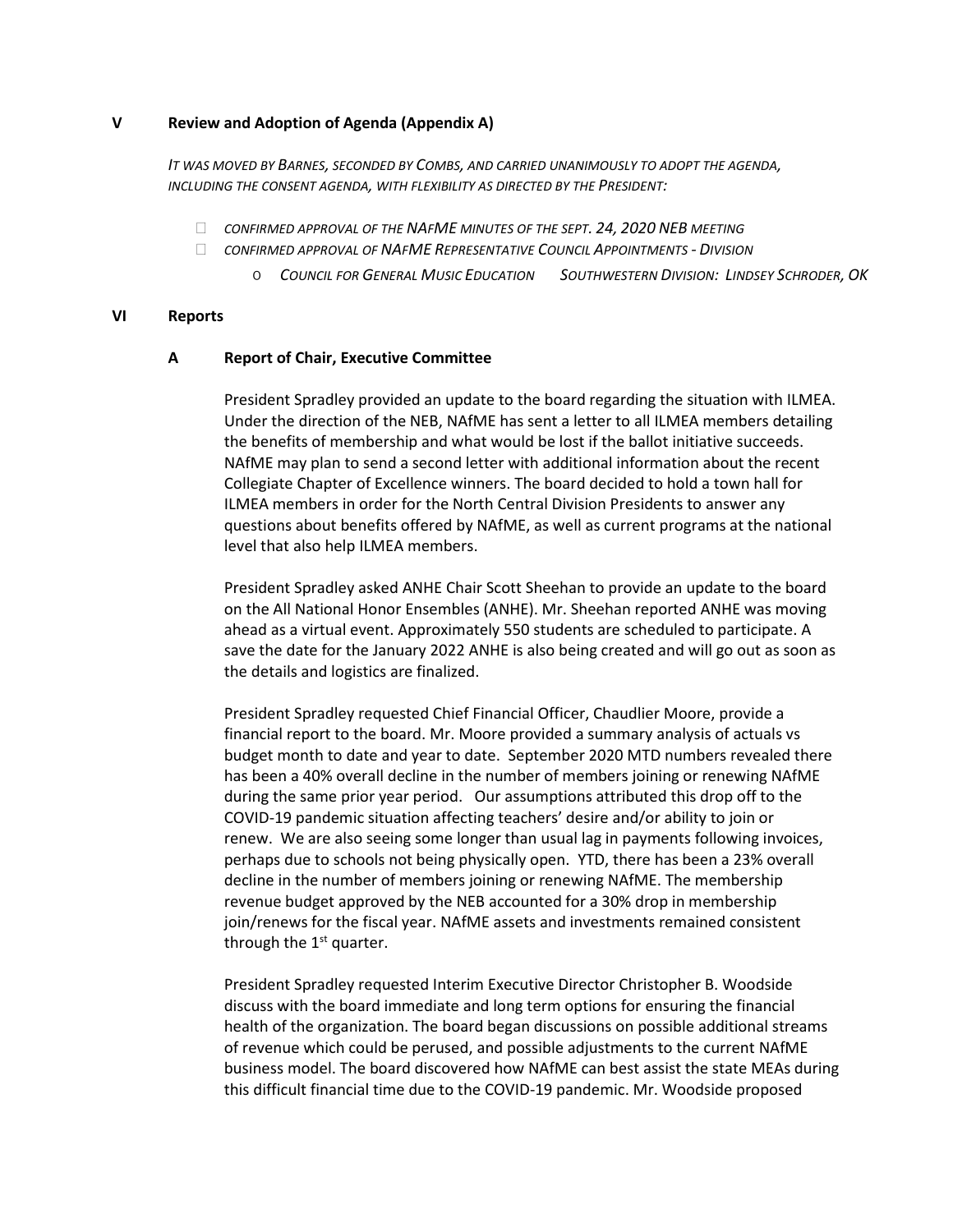dialogue between the state MEA leaders and NAfME, through an upcoming meeting to be scheduled, focused on soliciting feedback on current financial circumstances and possible ways NAfME can be of assistance.

President Spradley provided information on the dates of upcoming events. These included:

- Music Program Leaders Forum Nov. 4-5, 2021
- ANHE Jan. 7-9, 2021
- Research Conference Feb. 25-27, 2021

## **VII Appointments**

**A Approval of NAfME Representative Council Appointments - Division**

Approved in the consent agenda. See page 2.

### **VIII New Business**

## **A Division Meeting Dates Fall 2021**

President Spradley requested the Division Presidents work with the Divisions to begin to finalize dates for 2021 Fall Division Meetings and to inform the office once these dates and locations were secured.

### **IX Adjournment**

*IT WAS MOVED BY GREENE, SECONDED BY WILLIAMS, AND CARRIED UNANIMOUSLY TO ADJOURN THE NATIONAL EXECUTIVE BOARD MEETING ON TUESDAY, OCTOBER 20, 2020 AT 8:57 P.M. CENTRAL TIME.*